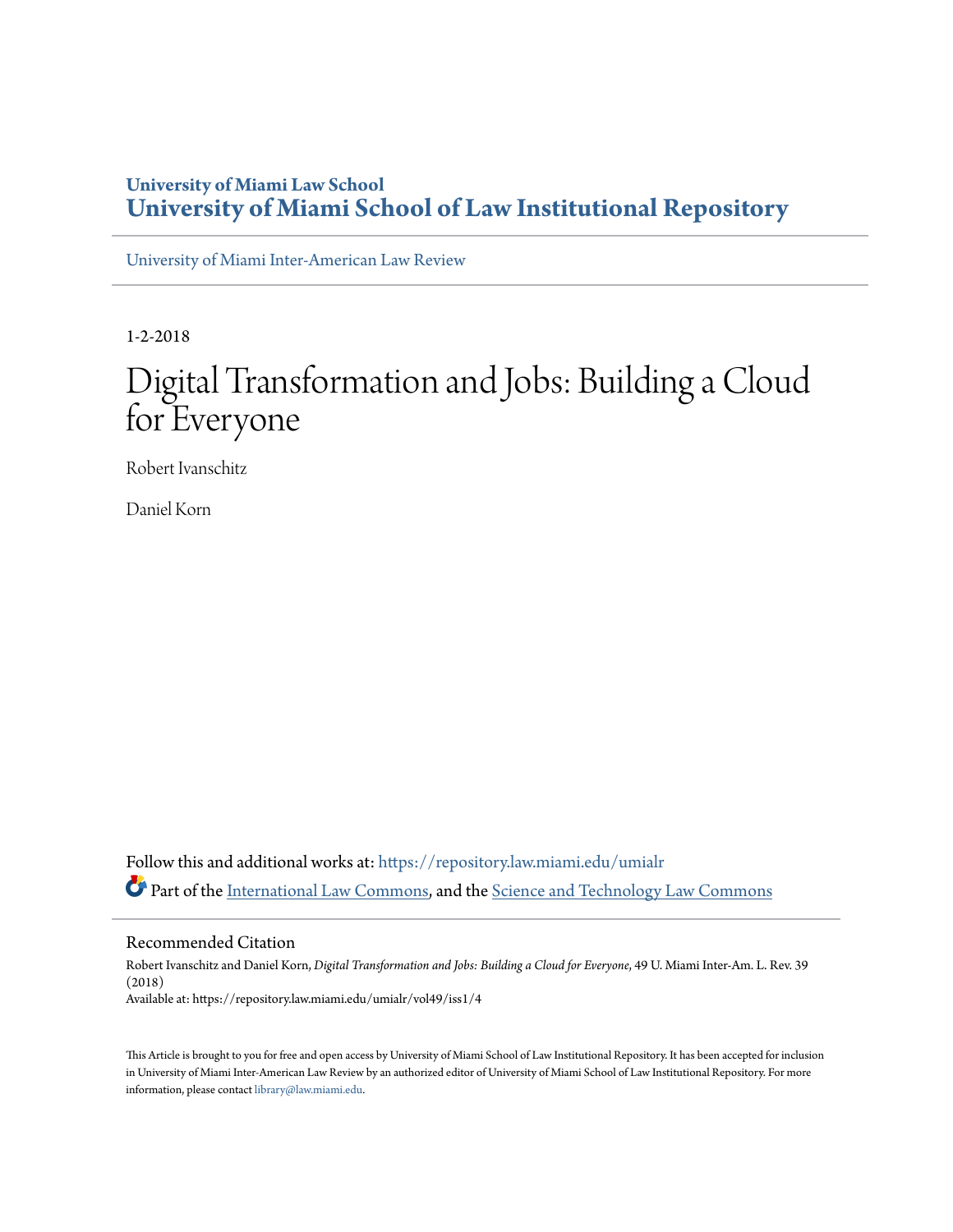## **Digital Transformation and Jobs: Building a Cloud for Everyone**

## Robert Ivanschitz1 Daniel Korn2

The history of technology – and indeed civilization – is a history of transformative innovations. For our generation, cloud computing is driving a digital transformation. Should we welcome this change? Should we fear it?

We have seen these questions before. A century ago, for example, many societies experienced a major revolution as horse-drawn carriages gave way to cars.<sup>3</sup> Many embraced cars because they offered new freedom of mobility, minimizing the time to reach faraway places, opening the door to new industries and new markets.<sup>4</sup> Traditional modes of transport were superseded, and traditional jobs gave way to new occupations.<sup>5</sup>

But a "farrier" might not have welcomed those changes. In 1905, one hundred thousand horses powered New York City – for local transportation, cargo deliveries, and more.<sup>6</sup> As cars became dominant, the number of horses in the city fell rapidly, and so too did the number of people employed to maintain them – including farriers, stable-hands, blacksmiths, and saddle-makers.<sup>7</sup>

 $\frac{1}{1}$ <sup>1</sup> Assistant General Counsel, Microsoft Latin America. This article expands on an article by the authors originally published in Spanish by the Inter-American Development Bank/Institute for the Integration of Latin America and the Caribbean as *Computación en Nube: La Reconversión del Espacio en Red*, I&C No. 42, Año 21, Agosto 2017.

<sup>&</sup>lt;sup>2</sup> Director of Corporate Affairs, Microsoft Latin America.

<sup>&</sup>lt;sup>3</sup> See A Cloud for Global Good: A policy roadmap for a trusted, responsible, and *inclusive cloud*. Chapter 1*,* MICROSOFT, http://news.microsoft.com/cloudforgood (last visited Sept. 23, 2017).

 $^{4}$  *Id.* 

<sup>5</sup> *Id.* <sup>6</sup> *Id.*

 $^7$  *Id.*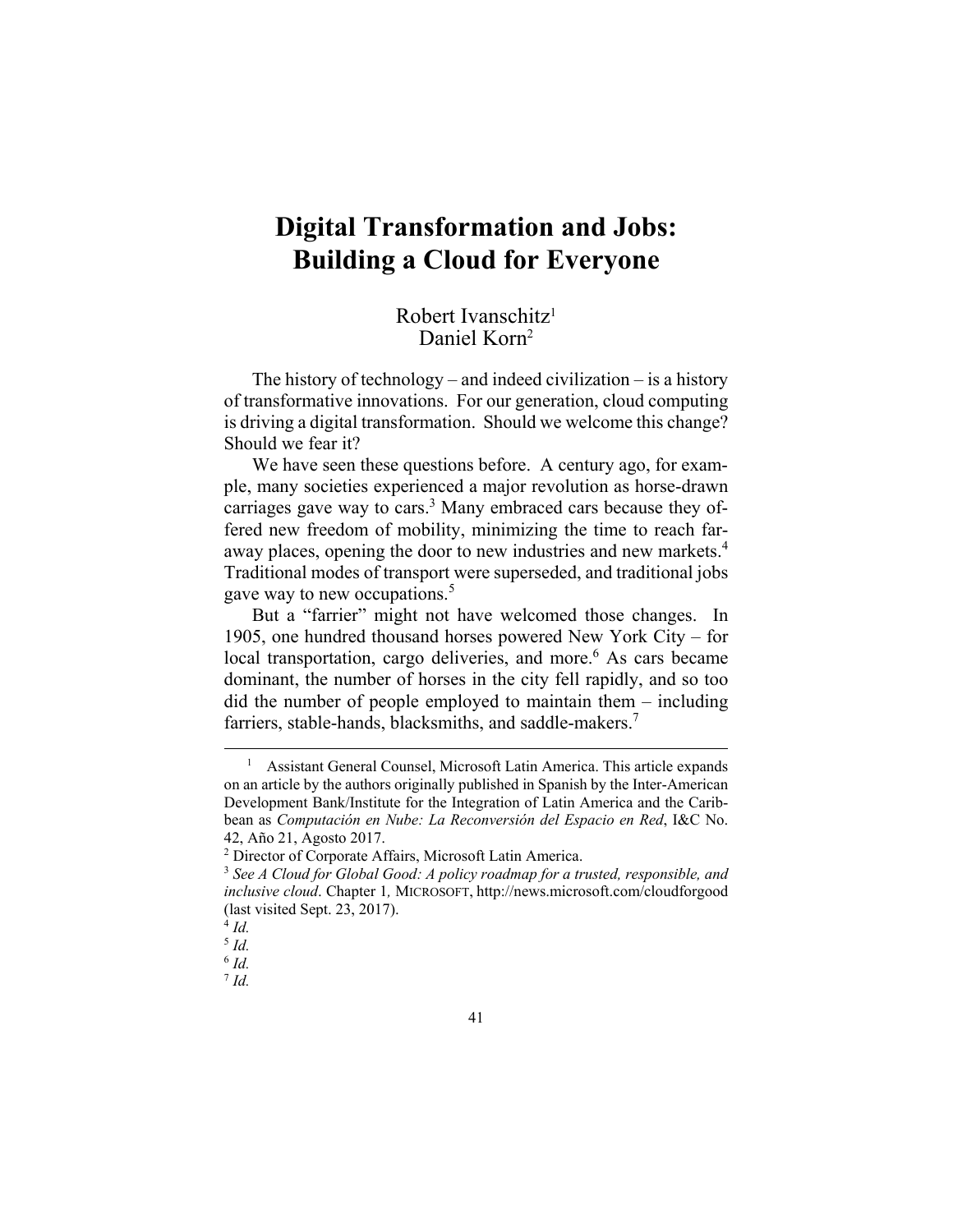Fast forward to today. The rapid pace of technological change driven by the advent of cloud computing is already here – online search, smartphones, apps, and other technologies. As Cesar Cernuda, President of Microsoft Latin America said, "[i]t is not that we're preparing for [the 4<sup>th</sup> Industrial Revolution] . . . I just returned from Brazil where they have more than 100 million Facebook users: *that* is internet, *that* is cloud, *that* is mobile . . . this digital transformation is something that we're living."<sup>8</sup>

Few will doubt that cloud computing delivers enormous benefits. Through the cloud, consumers are accessing a greater universe of information and services than ever before, businesses are leveraging greater computing power to drive new business models that unlock new markets, and public institutions are becoming more efficient in delivering services to a broader array of citizens.<sup>9</sup> All at a cost that is so accessible that people are speaking of a giant leap in the democratization of computing. $10$ 

Notably, these benefits go well beyond mere cost savings:

— By switching to the cloud, Miami's municipal government enabled building inspectors to issue permits while onsite by accessing documents remotely, thus speeding development; $<sup>11</sup>$ </sup>

— Peru's government used the cloud to increase citizen engagement by providing an app that located the nearest polling station for voters.12 The result was a reduction of nearly 60% in voter absenteeism in 2016 compared to the 2011 presidential elections;<sup>13</sup>

— The government of Antigua and Barbuda created a Citizen's Portal that, in the words of Minister of Information, Broadcasting, Telecommunications & Information Technology Melford W. Nicholas, delivered increased citizen engagement and provision of services online to include the renewal of driver's licenses, applications

<sup>8</sup> Interview by Xavier Serbia with Cesar Cernuda, President, Microsoft Latin America, CNN EN ESPAÑOL(Oct. 28 2016).<br><sup>9</sup> See A Cloud for Global Good: A policy roadmap for a trusted, responsible, and

*inclusive cloud.* Chapter 1, *supra* note 3. 10 Daniel Korn*, La Tecnología al Servicio de la Comunidad, Revista UNO No. 20,* 

*available at http://www.revista-uno.com/numero-20/la-tecnologia-al-serviciode-la-comunidad/* 

<sup>&</sup>lt;sup>11</sup> See A Cloud for Global Good: A policy roadmap for a trusted, responsible, and *inclusive cloud, supra* note 3

<sup>12</sup> *Id.*

<sup>13</sup> *Id.*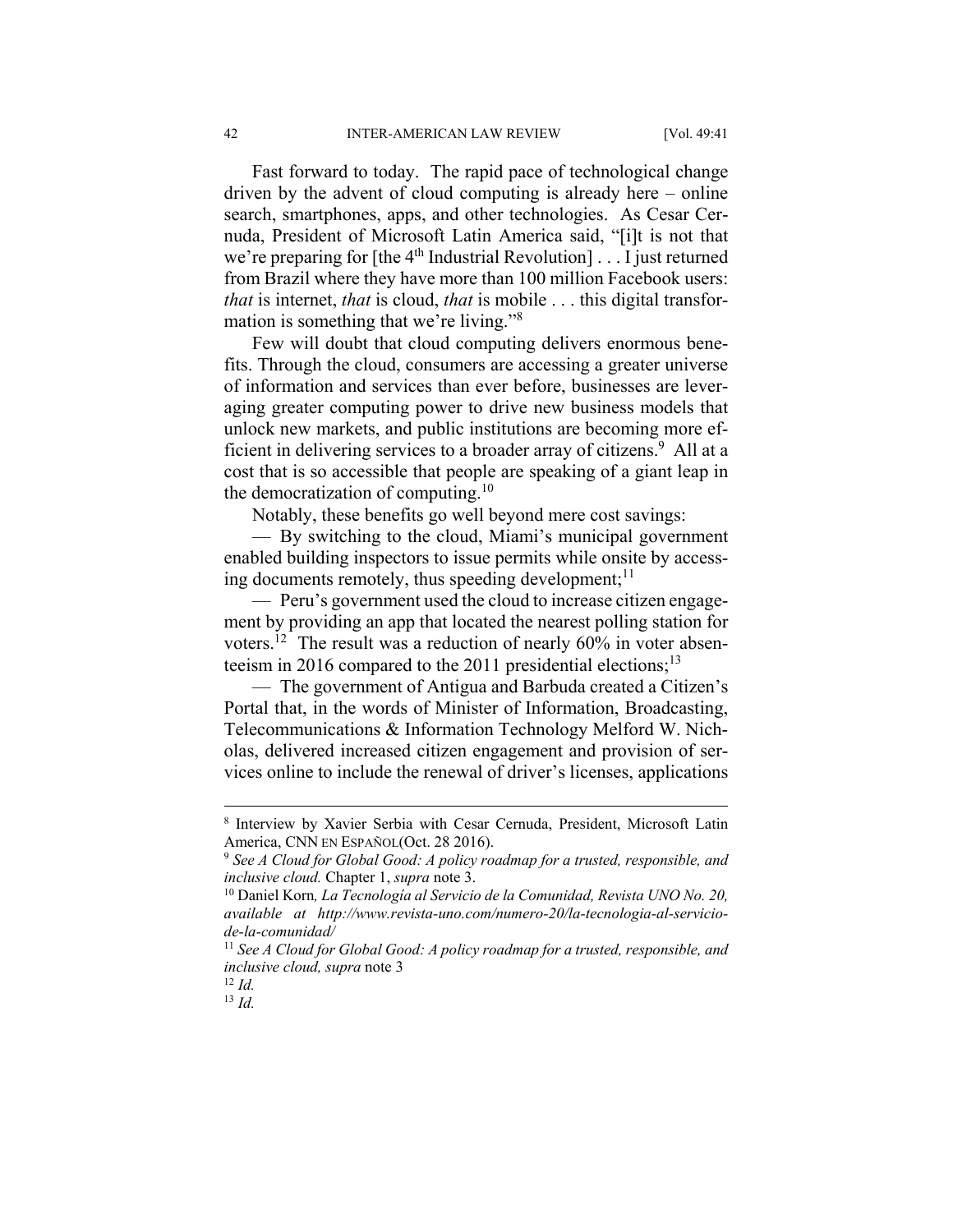for entry visas and access to the land and company registries at a "reduced cost in terms of total cost of ownership [and with] the additional benefit of it being scalable based on demand;"14 and

— The Tax Authority of Mexico (SAT) optimized one of its most important functions: processing electronic invoices.<sup>15</sup> In 2012, SAT processed 25 million invoices a month.<sup>16</sup> After moving to the cloud in March 2015, SAT achieved the processing of 35 million invoices in one day.17

In short, it is clear that the cloud can change the world for the better. But when we step back and look at the public discourse on cloud-enabled technologies, the sense of excitement is sometimes tempered by trepidation. People are asking a version of the "farrier's question" of a century ago – how will cloud computing impact employment, and how can we ensure no one is left behind?

The first part of the answer is that, as demonstrated in a recent study of census data for England and Wales since 1871, technological progress has consistently been a "great job-creating machine."18 Cloud computing likewise creates jobs. It drives overall *growth* in employment, in at least three key ways:

— *Cloud stimulates demand for new occupations directly*. Cloud computing has already enabled the emergence of new occupations – such as data scientists – generating vast numbers of new vacancies that need to be filled.<sup>19</sup> In late 2014, International Data

<sup>&</sup>lt;sup>14</sup> Skype Interview with Hon. Melford W. Nicholas, Minister of Information, Broadcasting, Telecommunications & Information Technology, Antigua & Barbuda (Feb. 13, 2017).

<sup>15</sup> *See Tax Authority Improves Interaction With Taxpayers through Cloud Com*puting Services, MICROSOFT (Dec. 11, 2015), https://enterprise.microsoft.com/enus/customer-story/industries/government/tax-authority-of-mexico/.

<sup>16</sup> Case Study, *SAT solutions on the Cloud*, citing Juan Manuel Galarza, Administrador General de Comunicación y Tecnologías de la Información del Servicio de Administración Tributaria (SAT) (Aug. 2015) (on file with the authors).<br><sup>17</sup> *Id.* 18 Katie Allen, *Technology Has Created More Jobs Than It Has Destroyed, Says* 

*<sup>140</sup> Years of Data*, THE GUARDIAN (Aug. 18, 2015, 2:00 AM), https://www.theguardian.com/business/2015/aug/17/technology-created-morejobs-than-destroyed-140-years-data-census.

<sup>19</sup> *See IDC Reveals Worldwide Big Data and Analytics Predictions for 2015*, BUSINESS WIRE (Dec. 11, 2014 11:42 AM), http://www.businesswire.com/news/home/20141211005981/en/IDC-Reveals-Worldwide-Big-Data-Analytics-Predictions (quoting Dan Vesset, Carl W. Olofson, David Schubmehl,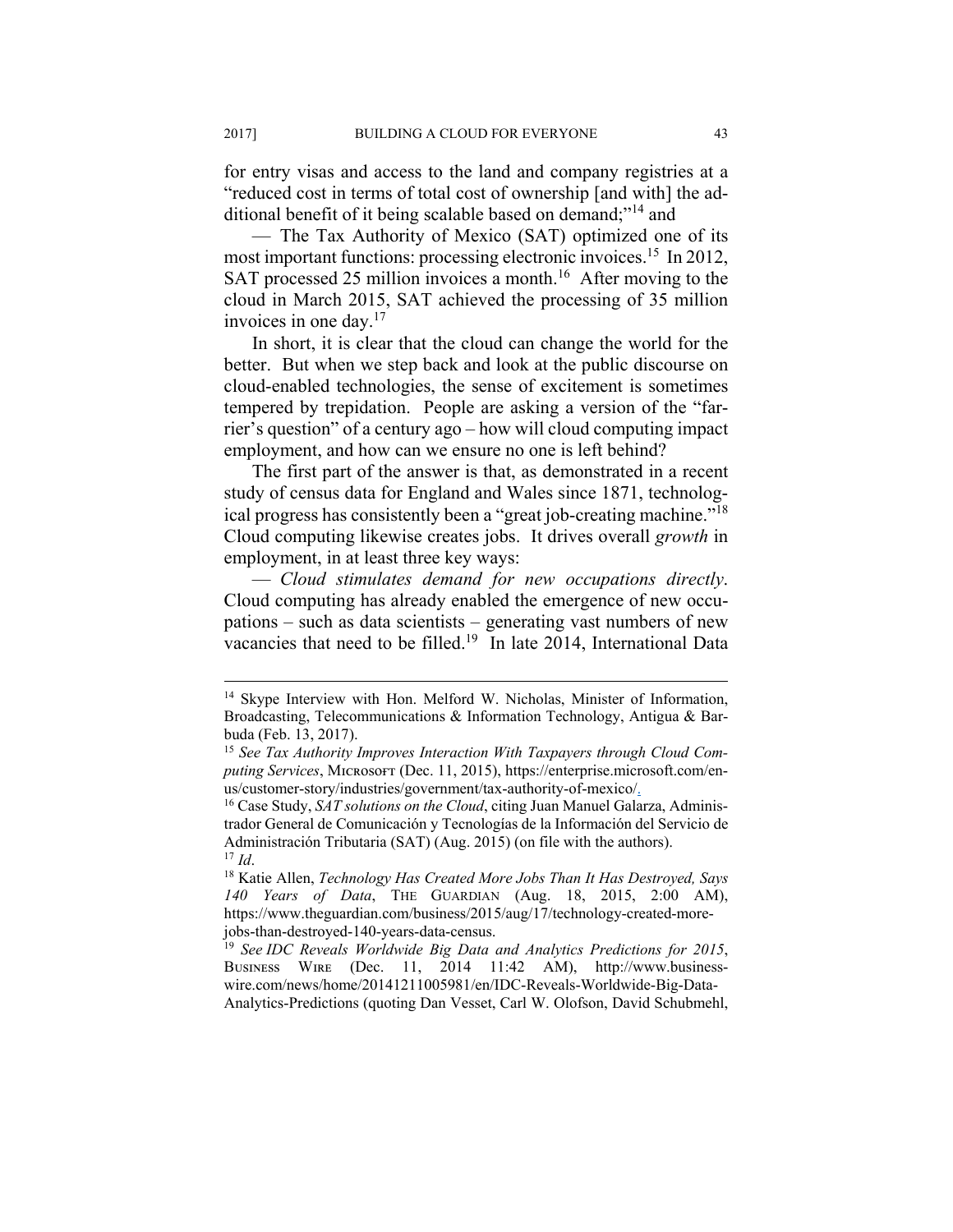Corporation predicted that demand for positions in data science, data management, and interpretation would reach nearly a million in the United States alone by 2018.20 Likewise, in a 2016 survey, 42% of responding employers in the Americas reported job shortages for both skilled professionals and IT workers.<sup>21</sup>

— *Cloud enables organizations to re-allocate resources and thereby increase employment in other areas*. In a recent Rackspace survey of UK and US enterprise cloud users, 62% of respondents indicated they are reinvesting their savings from cloud computing back into the business to do things like increase headcount, boost wages, and drive product innovation.<sup>22</sup> A Boston Consulting Group survey of small and midsize enterprises (SMEs) in five countries, including the United States and Brazil, found that SMEs using cloud technologies grew jobs nearly two times faster than SMEs not in the cloud.23 The survey also found that within Brazil alone, adoption of new cloud-based and related technologies could boost formal jobs by up to 2.5 million.<sup>24</sup> And *The Economist* has noted that reductions in costs caused by automation can "actually increase demand [stimulating jobs] . . . [D]espite the introduction of the barcode scanner

Brian McDonough, Alys Woodward, Craig Stires, Maureen Fleming, Ashish Nadkarni, Ali Zaidi, and Mukesh Dialani, *IDC FutureScape: Worldwide Big Data and Analytics 2015 Predictions*, Iɴᴛᴇʀɴᴀᴛɪᴏɴᴀʟ Dᴀᴛᴀ Cᴏʀᴘᴏʀᴀᴛɪᴏɴ (Dec. 2014), http://www.idc.com/research/viewtoc.jsp?containerId=253423).<br><sup>20</sup> *Id.* 21 *See Skilled Talent: It's at Your Fingertips. As Organizations Report the Highest* <sup>21</sup>

*Talent Shortage Since 2007, Employers Look to Develop Their Own Workforces to Fill In-Demand Roles*, Mᴀɴᴘᴏᴡᴇʀ Gʀᴏᴜᴘ (Oct. 18, 2016), http://www.investor.manpowergroup.com/releasedetail.cfm?releaseid=994052

<sup>22</sup> Christina Weaver, *88 Percent of Cloud Users Point to Cost Savings According to Rackspace Survey*, RACKSPACE BLOG (Feb. 21, 2013), https://blog.rackspace.com/88-per-cent-of-cloud-users-point-to-cost-savings-according-to-rackspace-survey.

<sup>23</sup> *See Lessons on Technology and Growth from Small-Business Leaders: The Opportunity for Faster Growth, THE Bᴏsᴛᴏɴ Cᴏɴsᴜʟᴛɪɴɢ Gʀᴏᴜᴘ*, https://www.bcgperspectives.com/content/articles/technology\_software\_globaliza-

tion ahead curve lessons technology growth small business leaders/?chapter=4#chapter4.

<sup>24</sup> *Id*.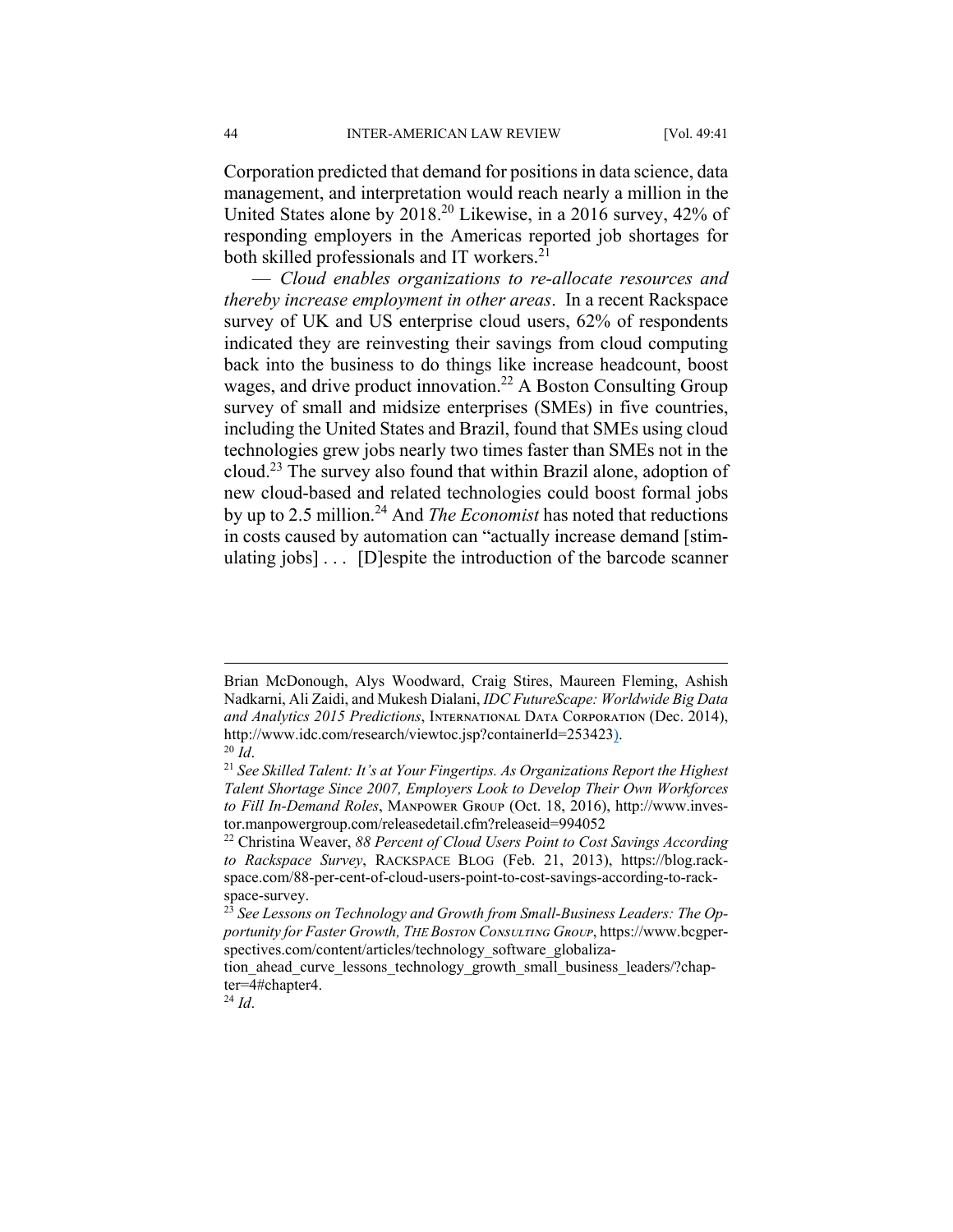in supermarkets and the ATM in banks, for example, the number of cashiers and bank tellers has grown."<sup>25</sup>

— *Cloud makes possible the creation of innovative services and accelerates the creation of new companies in the digital economy*. For instance, the relatively new mobile ecosystem in Latin America – driven by growth in mobile app developers and related service providers relying on cloud infrastructure – already employed as many as 1.9 million people in 2015.<sup>26</sup> By reducing barriers to entry for new businesses, cloud computing can also help lift people out of poverty. Colombia's former Minister of ICT, Diego Molano, credits the Colombian government's initiative to increase the number of Colombian citizens connected to the Internet from 2.2 million in 2010 to 8.8 million in 2014, as the reason that 2.5 million citizens were lifted out of poverty during that period.<sup>27</sup>

Overall, cloud computing is likely "to be positive [for jobs], creating more jobs than are destroyed and accelerating the creation of new businesses."28 These jobs may also be better-quality jobs: a new International Labor Organization (ILO) study concludes that the expanding use of digital technologies to enable work at home and elsewhere could help to improve work-life balance, reduce commuting time, and boost productivity.<sup>29</sup> To promote such "teleworking," the

<sup>25</sup> Andrew Palmer, *Lifelong Learning Is Becoming An Economic Imperative*, THE ECONOMIST (Jan. 12, 2017), http://www.economist.com/news/special-report/21714169-technological-change-demands-stronger-and-more-continuousconnections-between-education.

<sup>26</sup> *See The Mobile Economy, Latin America and the Caribbean 2016*, GSMA http://www.gsma.com/mobileeconomy/latam/ (last visited Sept. 23, 2017). 27 Julianne O'Connor, *Internet Could Solve Poverty in Colombia*, THE BORGEN

PROJECT BLOG (Aug. 15, 2014), http://borgenproject.org/internet-solve-povertycolombia/.

<sup>28</sup> Jonathan Liebenau, *The Impact of Cloud: How Cloud Computing Will affect Jobs and the Economy*, ECONOMIST INTELLIGENCE UNIT (Jun. 5, 2014), http://www.fujitsu.com/lu/Images/wp-eiu-impact-of-cloud.pdf.

<sup>&</sup>lt;sup>29</sup> Working Anytime, Anywhere: The Effects on the World of Work, INTERNATIONAL *Lᴀʙᴏʀ Oʀɢᴀɴɪᴢᴀᴛɪᴏɴ* (Feb. 15, 2017), http://www.ilo.org/global/publications/books/WCMS\_544138/lang--en/index.html.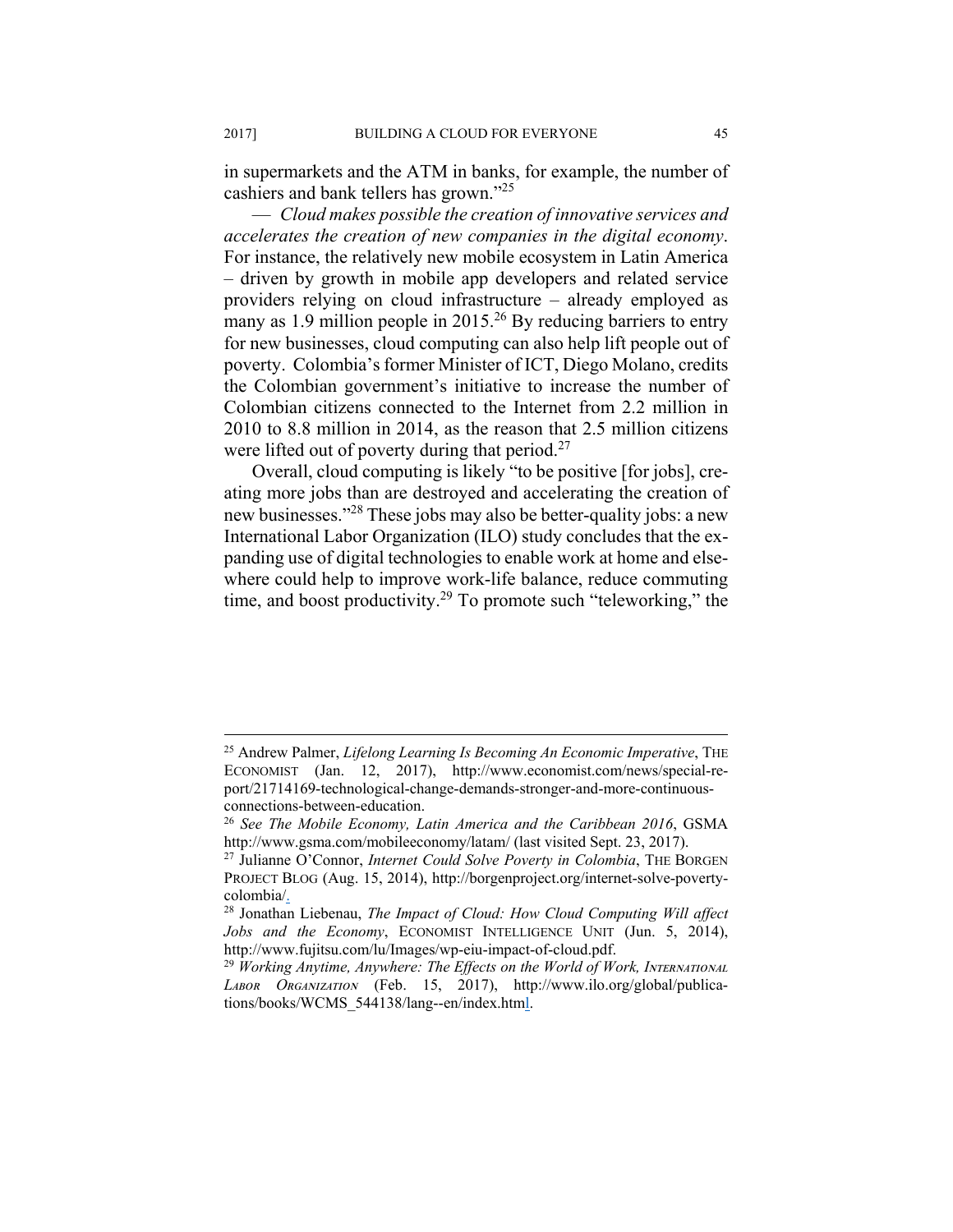Government of Colombia has launched a website that offers companies and workers a wealth of information on teleworking, "including job openings in the modality of telework."30

However, we should not expect the cloud transformation to be painless or to occur without the right mix of public policies and worker training. Many people today are unable to benefit from the emerging digital economy because they lack the appropriate skills and opportunities to master them.<sup>31</sup> The United States, for example, had 600,000 open computing jobs last year but produced only 40,000 new four-year computer science graduates.32 In Brazil, 67% of companies identified the lack of qualifications in the current labor force as a key roadblock to higher productivity,  $33$  while "a whopping" 59% of employers in Argentina said that they faced difficulty in finding skilled labour for open positions."34

As one of the world's leading cloud providers,  $35$  Microsoft is working hard to address concerns over the social and economic impacts of cloud computing. One of our key efforts is to promote solutions aiming to ensure that everyone, regardless of socioeconomic status, has affordable access to high-speed Internet. Examples include Microsoft's *Rural Airband Initiative* in the United States, where Microsoft is investing in partnerships with telecommunica-

<sup>30</sup> *See* ¿*El teletrabajo no termina de convencer en Colombia?*, SEMANA (Feb. 5, 2015), http://www.semana.com/tecnologia/articulo/teletrabajo-en-colombia-noseria-convincente/416990-3.

<sup>31</sup> Brad Smith, *Responsible Technology Can Play a Crucial Role in Moving Our Country Forward*, LINKEDIN (Dec. 1, 2016), https://www.linkedin.com/pulse/responsible-technology-can-play-crucial-role-moving-our-brad-smith.

<sup>&</sup>lt;sup>32</sup> *Id. See generally Promote Computer Science*, Cope.Org, https://code.org/promote (last visited Sept. 23, 2017).

<sup>33</sup> *See* Fernanda De Negri and João Maria de Oliveira, *O Desafio da Produtividade na Visão Das Empresas*, IPEA, http://www.ipea.gov.br/agencia/images/stories/ PDFs/livros/livros/produtividade\_no\_brasil\_miolo\_cap10.pdf (last visited Sept. 23, 2017).

<sup>34</sup> Imogen Reeve-Tucker, *Argentina Has The Highest Shortage Of Skilled Labor In Latin America*, THEBUBBLE.COM (Nov. 1, 2016), http://www.thebubble.com/

argentina-has-the-highest-shortage-of-skilled-labor-in-latin-america/. 35 *Media alert: Leading cloud service providers accelerate in Q3 2017, fueling 43% growth*, CANALYS, (Oct. 27, 2017) https://www.canalys.com/newsroom/ media-alert-leading-cloud-service-providers-accelerate-q3-2017-fueling-43 growth.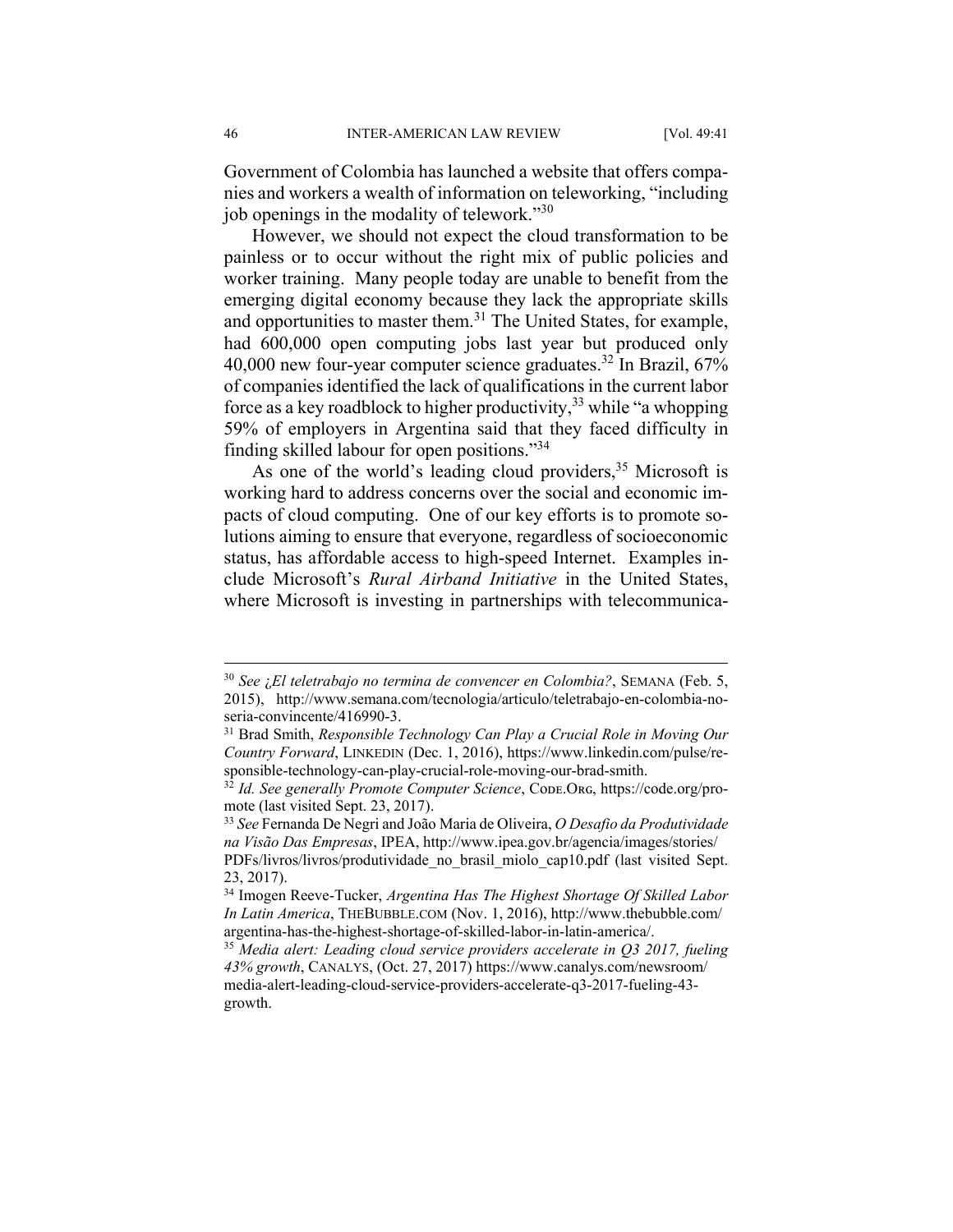tions companies to take advantage of underutilized broadcast spectrum and achieve the goal of bringing high-speed internet connectivity to 2 million people in rural America by 2022.<sup>36</sup> Microsoft also works with governments and organizations around the world to make digital technologies more accessible to people with disabilities, including innovative efforts to use eye-tracking technology to help people control wheelchairs with their eyes,  $37$  and to use Microsoft 3-D soundscape technology to enable people with vision loss to navigate urban environments.<sup>38</sup> Microsoft has also established a range of programs to make the cloud more readily available to entrepreneurs, start-ups, and small businesses, including through more than 100 Microsoft Innovation Centers across the world, and our *Microsoft Accelerator,* and *Microsoft BizSpark* programs.39

Moreover, through the Microsoft Professional Program, Microsoft has begun training people directly in reskilling needed to work with cloud technologies, Big Data, and Internet development.<sup>40</sup> Over 70,000 people have enrolled in the program so far (more than 30,000 are from the United States and Canada, and over 5400 are from Latin America).<sup>41</sup> The first certificates for Data Science were issued in February 2017, and programs in Big Data Engineering and Front-End Web Development were launched in June.<sup>42</sup> Cloud Administration and DevOps will launch in the fall.<sup>43</sup>

<sup>36</sup> *See* Brad Smith, *A Rural Broadband Strategy: Connecting Rural America to New Opportunities*, MICROSOFT (Jul. 10, 2017), https://blogs.microsoft.com/onthe-issues/2017/07/10/rural-broadband-strategy-connecting-rural-america-newopportunities/#b2BPs1fvB4w4sGZW.99.

<sup>37</sup> *See* Jennifer Chen, *Former Pro Football Player Uses Eye-Tracking Tech on Surface to Communicate*, THE MICROSOFT FIREHOSE BLOG (Jan. 31, 2014), https://blogs.microsoft.com/firehose/2014/01/31/former-pro-football-player-

uses-eye-tracking-tech-on-surface-to-communicate/. 38 *See* Katie Stainer, *Cities Unlocked: A Voyage of Discovery*, MICROSOFT (Nov. 25, 2015), https://news.microsoft.com/en-gb/2015/11/25/cities-unlocked-a-voyage-of-discovery/.

<sup>39</sup> *See A Cloud for Global Good: A policy roadmap for a trusted, responsible, and inclusive cloud.* Chapter 1, *supra* note 3.<br><sup>40</sup> Email Interview with Keith Boyd, Director of Business Strategy, Microsoft Pro-

fessional Program (Aug. 14. 2017)*; see also* MICROSOFT PROFESSIONAL PROGRAM, http://academy.microsoft.com/ (last visited Oct. 17, 2017).<br><sup>41</sup> *Id.* 42 *Id.* 43 *Id.*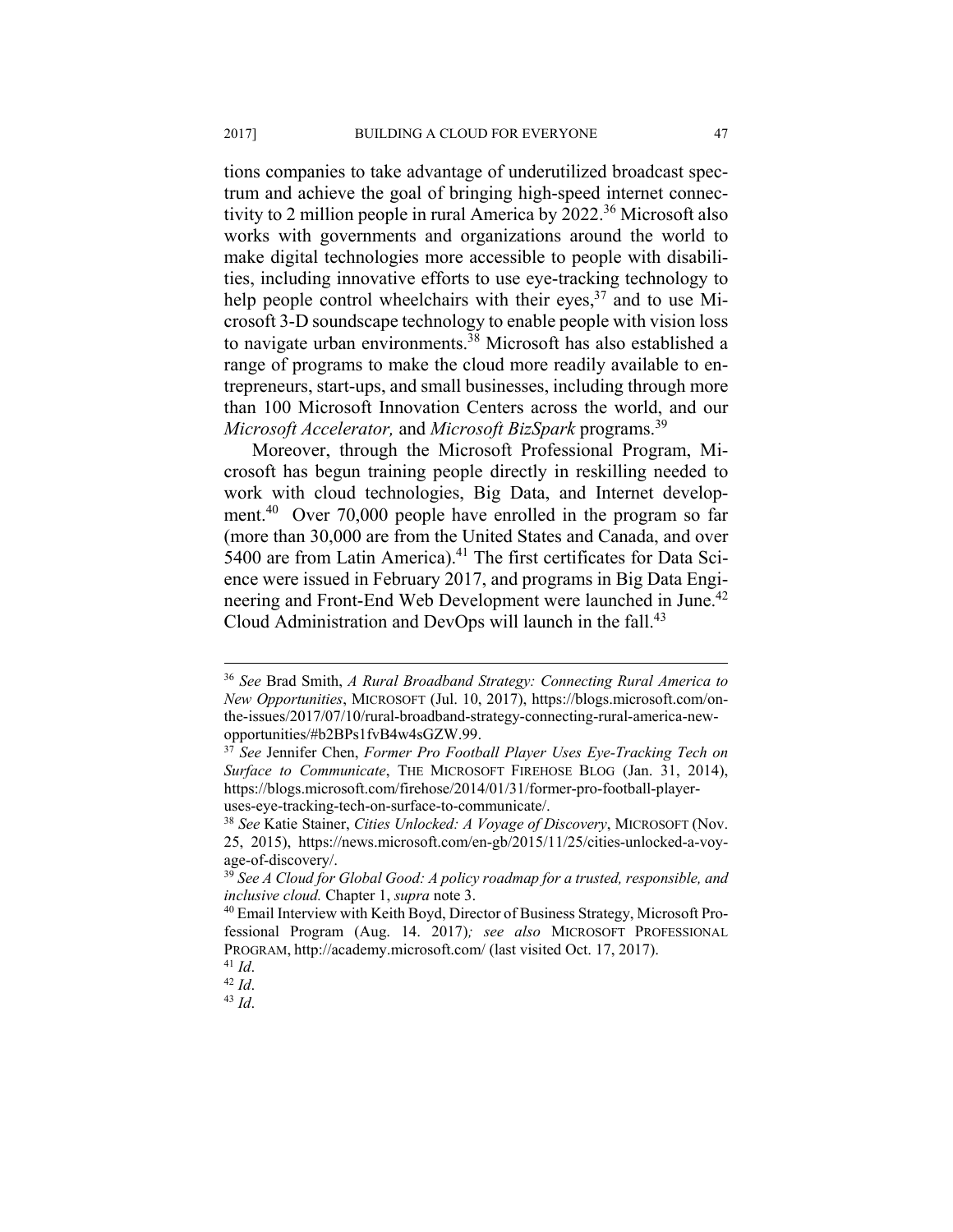LinkedIn is also working hard to create opportunities for every member of the global workforce through its "Economic Graph" a digital map of the global economy that includes every member of the global workforce and their skills; serving as a direct conduit between open jobs and job seekers, employers, educational institutions and government partners.44 As Nicole Isaac, Director of Government Relations for LinkedIn said:

> We've been sharing labor market insights from the Economic Graph with dozens of policymakers across the globe to help increase access to opportunities for all individuals, and from all backgrounds. In Latin America we're working with the Inter-American Development Bank to help strengthen the public employment systems across the region, and to expand opportunities in a transparent way for all individuals at every level.45

Microsoft also focuses on improving the employment prospects of today's youth, undertaking a range of educational and community outreach measures to equip the next generation with the technical skills and entrepreneurship tools they need to succeed in the cloud era. For example, Microsoft's global program, YouthSpark, has benefited 60 million youth in Latin America alone by increasing access to digital skills including computer science education to create employment opportunities. Microsoft's *#YoPuedoProgramar / #EuPossoProgramar* initiative creates computer science training opportunities in partnership with schools, nonprofits, teachers, government, youth centers and more than 200 partners who together have reached 4 million youth in the region.<sup>46</sup> Microsoft's support of *#YoPuedoEmprender,* recently launched in collaboration with the

<sup>&</sup>lt;sup>44</sup> See generally Economic Graph, LINKEDIN, https://www.linkedin.com/economic-graph (last visited Sept. 23, 2017) (showing that the Economic Graph is comprised of over 500 million members on LinkedIn around the world, 9 million companies, over 30,000 institutions of higher education, and almost 10 million open jobs).

<sup>45</sup> Email Interview with Nicole Isaac, Director of Government Relations, LinkedIn (Aug. 2, 2017).

<sup>&</sup>lt;sup>46</sup> Email Interview with Jennifer Brooks, Director for Latin America, Microsoft Philanthropies (October 29, 2017).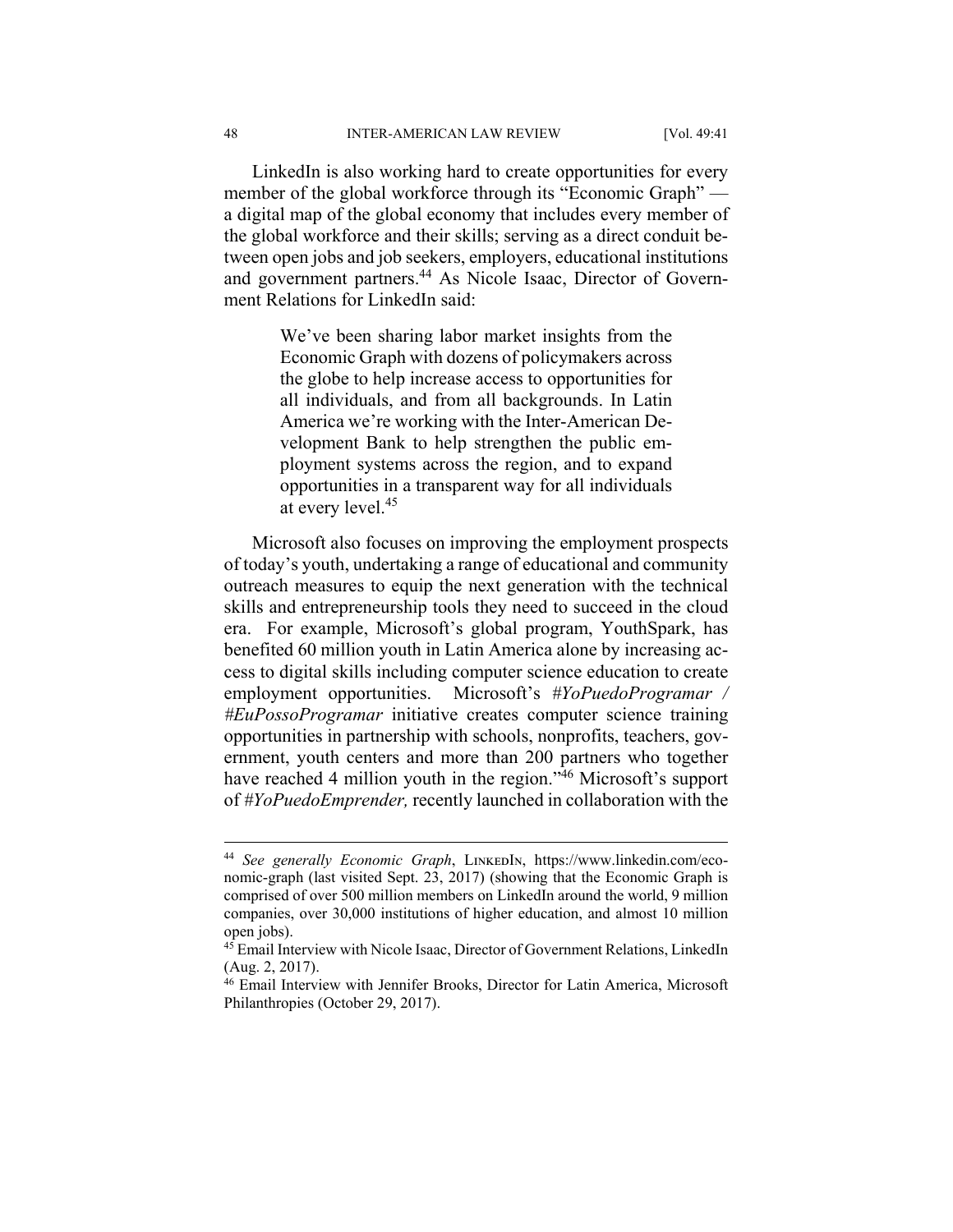Organization of Iberoamerican Youth *(Organización Iberoamericana de Juventud (OIJ))*, provides digital resources and tools to empower young entrepreneurs.47

Although Microsoft is committed to doing our part, our efforts alone are not enough. To make the transition to the cloud a success, governments must take an active role to prioritize, incentivize, and drive new programs to empower workers to have the skills they need for new occupations. This is one reason why we advocate for governments to expand computer science education in schools, and to undertake other policies – from adult education to increasing broadband access in rural areas – to help skill up, retrain, and empower workforces.

Even as governments lead, however, it is important that all stakeholders – including industry groups, educators, and NGOs – support those efforts. For example, Microsoft and other companies in our sector have gotten together to establish the *Partnership on AI to Benefit People and Society*, a non-profit with a mission to ensure that artificial intelligence (AI), built on top of cloud infrastructure, is harnessed for the benefit of us all.<sup>48</sup> As noted by Microsoft Research Technical Fellow Eric Horvitz, who is also the Partnership Co-Chair, "the influence of AI on jobs and economics more broadly is one of the planned thematic pillars of efforts for the *Partnership on AI*."<sup>49</sup>

The fact is that many jobs will be lost to robots, self-driving cars, and other computer-enabled innovations,<sup>50</sup> so investments in train-

de-desarrollo-post-2015/; *See also* Email Interview with Jennifer Brooks, Director for Latin America, Microsoft Philanthropies (October 29, 2017). 48 *See Partnership on AI to Benefit People and Society*, https://www.partner-

1

<sup>47</sup> *See generally Microsoft y la Organización Iberoamericana de la Juventud fortalecen el diálogo sobre la inclusión del tema de jóvenes rumbo a la Agenda de Desarrollo Post-2015,* MICROSOFT (June 19, 2014), https://news.microsoft.com/es-xl/microsoft-y-la-organizacion-iberoamericana-de-la-juventud-fortalecen-el-dialogo-sobre-la-inclusion-del-tema-de-jovenes-rumbo-a-la-agenda-

shiponai.org/ (last visited Sept. 23, 2017).

<sup>49</sup> Email Interview with Eric Horvitz, Technical Fellow and Director Microsoft Research – Redmond Lab, Microsoft (Mar. 7, 2017).

<sup>50</sup> *See generally The Future of Jobs: Employment, Skills and Workforce Strategy for the Fourth Industrial Revolution*, WORLD ECONOMIC FORUM (Jan. 2016),

http://www3.weforum.org/docs/WEF\_Future\_of\_Jobs.pdf (indicating that the biggest employment decline of any job family is expected in current Office and